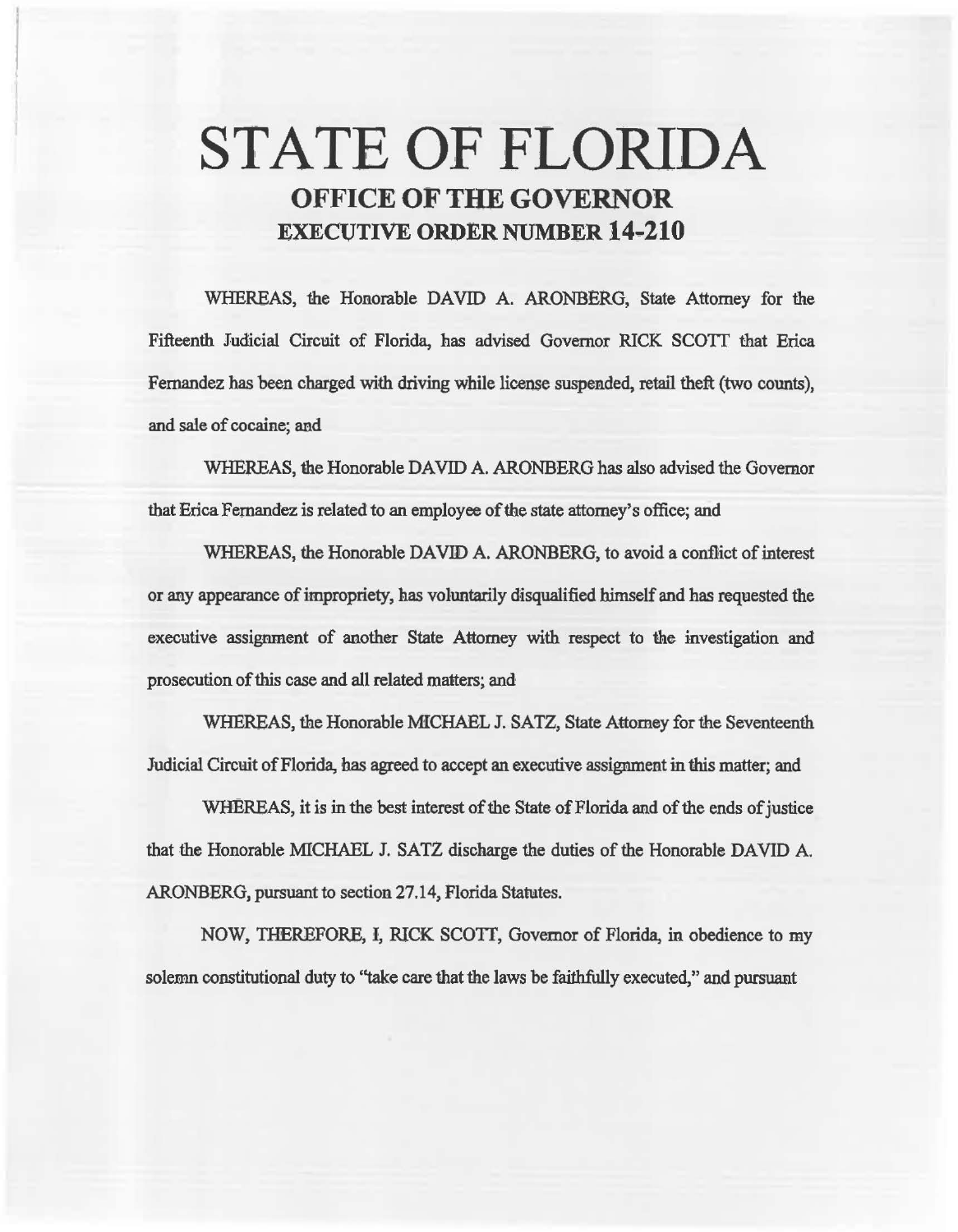to the Constitution and laws of the State of Florida, issue the following Executive Order, effective immediately:

## Section 1.

The Honorable MICHAEL J. SATZ, State Attorney for the Seventeenth Judicial Circuit of Florida, referred to as the "Assigned State Attorney," is assigned to discharge the duties of the Honorable DAVID A. ARONBERG, State Attorney for the Fifteenth Judicial Circuit of Florida, as they relate to the investigation, prosecution and all matters related to Erica Fernandez.

### Section 2.

The Assigned State Attorney or one or more Assistant State Attorneys and Investigators, who have been designated by the Assigned State Attorney, shall proceed immediately to the Fifteenth Judicial Circuit of Florida, and are vested with the authority to perform the duties prescribed herein.

#### Section 3.

All residents of the Fifteenth Judicial Circuit are requested, and all public officials are directed, to cooperate and render whatever assistance is necessary to the Assigned State Attorney, so that justice may be served.

#### Section 4.

The period of this Executive Assignment shall be for one (1) year, to and including July 14, 2015.